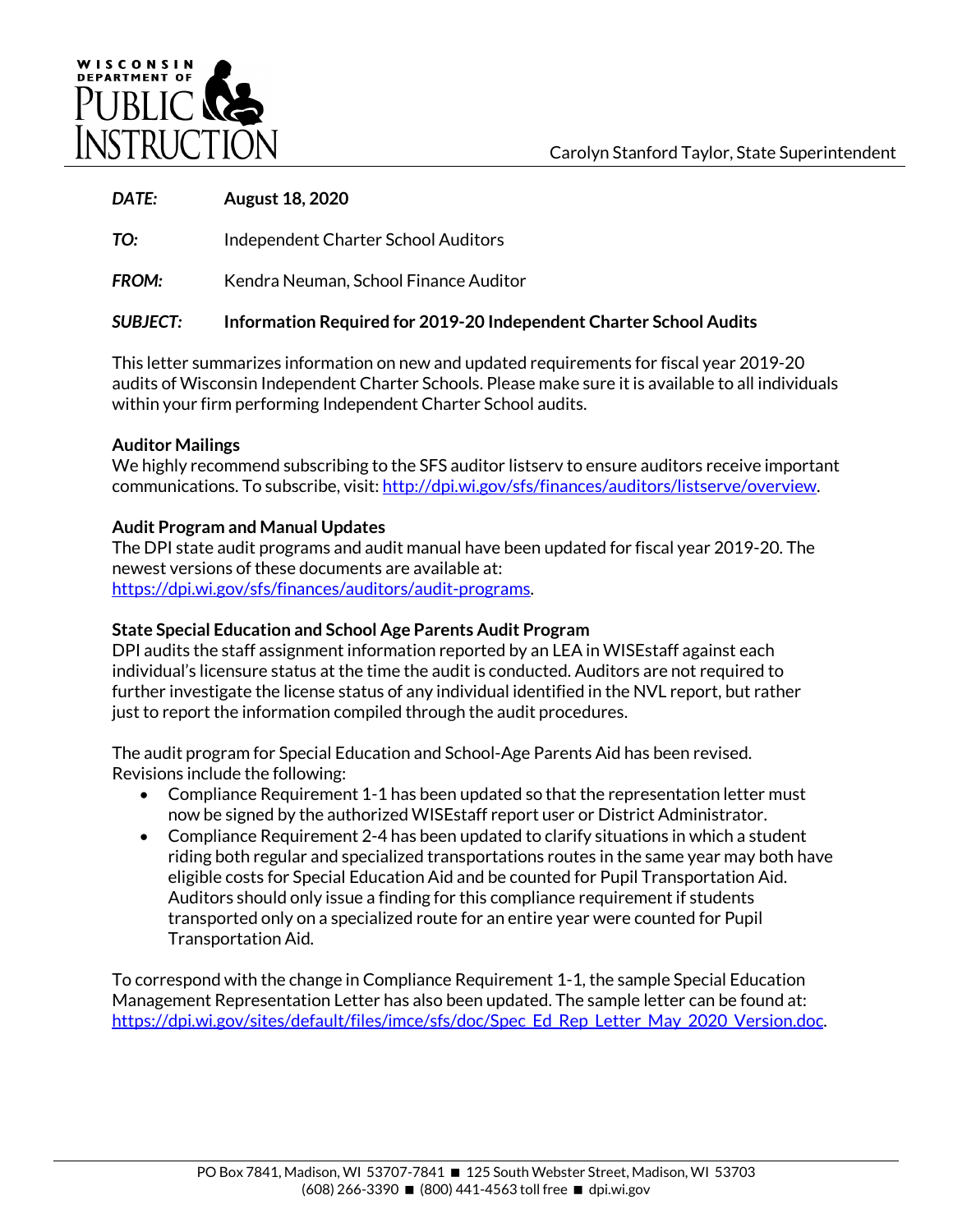### **Pupil Transportation Audit Program**

Compliance Requirement 2 has been updated to reflect the change in law allowing a student with IEP-required transportation who rode a regular bus route for at least part of the year to be counted for Pupil Transportation Aid. Students who are exclusively served by specialized transportation should continue to be excluded from the PI-1547 Pupil Transportation Report.

#### **State Single Audit Guidelines**

The Wisconsin State Single Audit Guidelines are available at: [https://doa.wi.gov/Pages/State-](https://doa.wi.gov/Pages/State-Single-Audit-Guidelines-%28SSAG%29---2017.aspx)[Single-Audit-Guidelines-%28SSAG%29---2017.aspx.](https://doa.wi.gov/Pages/State-Single-Audit-Guidelines-%28SSAG%29---2017.aspx) 

#### The DPI Appendix to the Guidelines is available at:

[https://doa.wi.gov/budget/SCO/DPI%20Appendices%20for%20SSAG%202017%20Revision%20](https://doa.wi.gov/budget/SCO/DPI%20Appendices%20for%20SSAG%202017%20Revision%20%28002%29.pdf) [%28002%29.pdf.](https://doa.wi.gov/budget/SCO/DPI%20Appendices%20for%20SSAG%202017%20Revision%20%28002%29.pdf)

### **Office of Management and Budget (OMB) Compliance Supplement**

The 2020 OMB Compliance Supplement has not yet been released. OMB has stated its goal is to issue the final Supplement by the end of June 2020. However, this could change due to the current COVID-19 situation. At present it is unknown whether the Compliance Supplement will include any items related to CARES Act funding for schools.

The 2019 Compliance Supplement remains available at: [https://www.whitehouse.gov/wp](https://www.whitehouse.gov/wp-content/uploads/2019/09/2-CFR_Part-200_Appendix-XI_Compliance-Supplement_August-2019_FINAL_v2_09.19.19.pdf)[content/uploads/2019/09/2-CFR\\_Part-200\\_Appendix-XI\\_Compliance-Supplement\\_August-](https://www.whitehouse.gov/wp-content/uploads/2019/09/2-CFR_Part-200_Appendix-XI_Compliance-Supplement_August-2019_FINAL_v2_09.19.19.pdf)[2019\\_FINAL\\_v2\\_09.19.19.pdf.](https://www.whitehouse.gov/wp-content/uploads/2019/09/2-CFR_Part-200_Appendix-XI_Compliance-Supplement_August-2019_FINAL_v2_09.19.19.pdf)

#### **Food Service Commodities Report Summary**

Auditor instructions for obtaining a summary of the commodity allocation for each LEA are now available. Step number 9 of the document includes additional instructions if problems are encountered printing the summary. The instructions can be downloaded at: [https://dpi.wi.gov/sites/default/files/imce/sfs/doc/2016%20Auditor%20Instructions%20for%20](https://dpi.wi.gov/sites/default/files/imce/sfs/doc/2016%20Auditor%20Instructions%20for%20Accessing%20CARS%20Report.doc) [Accessing%20CARS%20Report.doc.](https://dpi.wi.gov/sites/default/files/imce/sfs/doc/2016%20Auditor%20Instructions%20for%20Accessing%20CARS%20Report.doc) 

#### **Schedule of Expenditures of Federal Awards and State Awards**

The Uniform Grant Guidance requires that the Schedule of Expenditures of Federal Awards (SEFA) include the name of the pass-through entity and an identifying number assigned by the pass-through entity. The Wisconsin State Single Audit Guidelines also includes the requirement for a pass-through identification number. A listing by LEA of all federal and state awards paid by DPI with corresponding identifying numbers is available at[: https://apps6.dpi.wi.gov/AID.](https://apps6.dpi.wi.gov/AID)

The "Additional Audit and Reporting Requirements" document in the Wisconsin School District Audit Manual includes a requirement that Schedule of Expenditures of Federal and State Awards include reconciling information on beginning and ending accrued receivables and/or unearned revenue, as well as cash received. More details are on page 2 of the document at: [https://dpi.wi.gov/sfs/finances/auditors/audit-manual#C%20-%203.](https://dpi.wi.gov/sfs/finances/auditors/audit-manual#C%20-%203)

#### **WISEgrants Portal**

Budgets and claims for most federal grants administered by DPI, including Title I-A and II-A as well as IDEA, are submitted in the WISEgrants web portal. Claims automatically populate with the last approved budget. LEAs have the ability to assign auditors user credentials to WISEgrants to review budgets and claims. A WAMS ID is required for WISEgrants access. Once